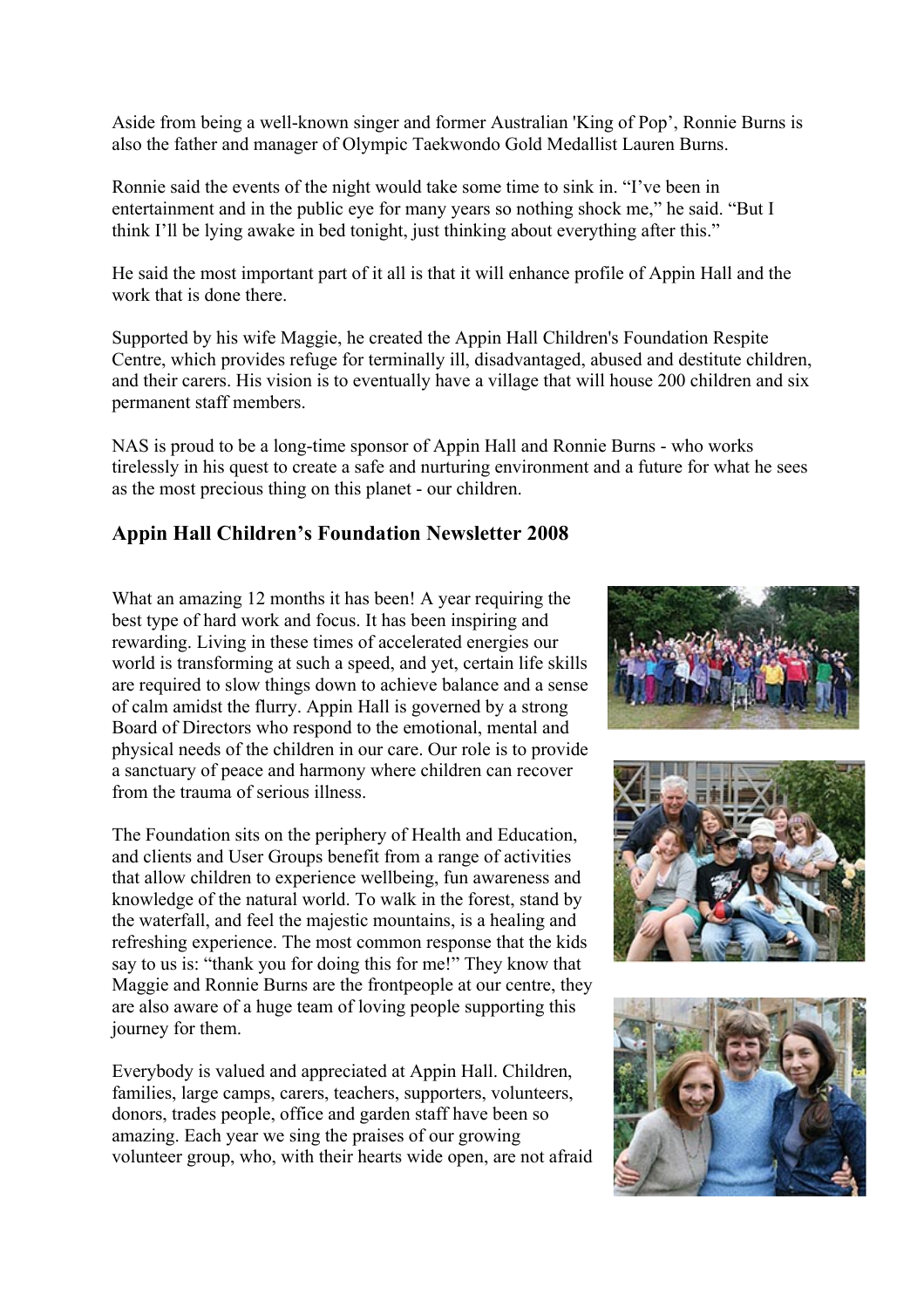to roll up their sleeves and do what ever it takes to provide the highest standard of comfort and care these children need.

Our Respite Centre diary reveals 2000 'bednights' achieved within the past 4 years. This is a huge accomplishment and continues to inspire us all – but would not have been attained without the commitment and care of these wonderful people.

In the movie 'Field of Dreams' (Kevin Costner) the message is: "if you build it - they will come". And come they do - in car and busload! And so for four years we have successfully met the needs of the passed through our door. The vision is achieved through respect, conscious awareness and willingness to nurture and grow. In Appin Hall's case, to encourage self belief, a unified vision, fun, tenacity, courage, connectedness, heartfelt defined business practice - and trusting the process of the journey; recognising that transformation is not a product of mediocrity or a sense of being lulled into submission - transformation is awakened within an open heart that is willing to know itself.

"Be the change you want to see in the world" - Mahatma Gandhi

## **Children and their families …**

Throughout 2008 Appin Hall offered respite to a number of children – most being on-site with their families and others onsite with the supervision of professional carers or teaching staff.

There are several Commonwealth Carers Respite Centres around Tasmania - incl. Carers Tasmania and TasCare who receive government grants for large camp excursions. These young carers carry a huge responsibility on their shoulders constantly caring for seriously ill parents and siblings.

At Appin Hall they are able to relax, play, with the safety of becoming a child again. Through a brokerage scheme, Appin Hall successfully organises cooks, kitchen hands, food  $\&$ beverage, entertainment night, local attractions and workshops such as Lauren Burns (Taekwondo), Kerry Martin (Tee-shirt painting and stenciling), Scott, Alexander King (Animal Dreaming), plus rock climbing and abseiling and more.

We plan to ensure the proposed 55m x 12m Hothouse is completed mid-2009, after which we can offer children an opportunity to propagate seeds, grow fruits and vegetable, and harvest produce planted by previous visiting groups. One longrange building project will be the proposed commercial kitchen whereby children can choose cooking classes coupled with veggie garden courses. Children/ families or groups will be able to make plum puddings, bottle fruits, make bread and pies, churn butter using high quality organic produce grown on-site. Other cottage industry produce will include soap and candle making, paper and drum making etc ... all to be incl. in our arts & crafts program.